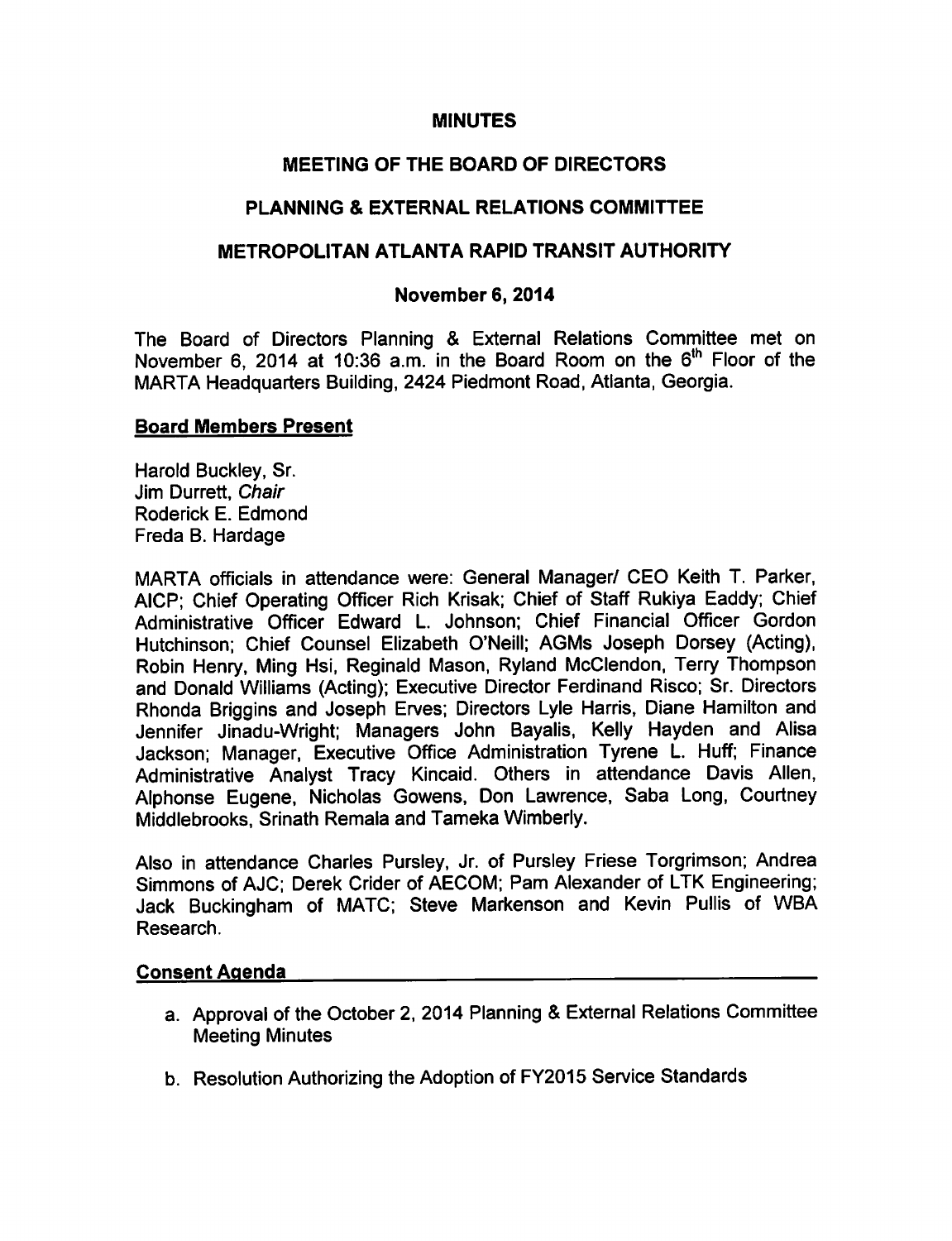On motion by Mr. Buckley seconded by Mrs. Hardage the Consent Agenda was unanimously approved by a vote of  $4$  to  $0$ ,  $4$  members present.

#### Individual Agenda

### Briefing - March 2015 Mark-Up - Proposed Service Changes

Mr. Hayden briefed the Committee on the proposed service changes for the March 2015 Mark-up.

- The MARTA Act and MARTA Service Standards require public input for new routes or major service changes (greater than 20% miles or hours) and consideration before bus and rail modifications are approved by the Board for implementation
- The proposed route modifications for the March 2015 Mark-up were developed based on input and feedback from passengers and communities as well as MARTA's ongoing service monitoring and evaluation to identify and pursue opportunities to enhance service
- The proposed modifications have been designed to: add service in and to Clayton County, to improve service reliability (On-Time Performance) of existing service, enhance safety; minimize perceived adverse impacts on communities, improve operational efficiency and better tailor service to demand
- Public Hearings on the proposed service changes will be conducted the week of December 1, 2014; following the December Public Hearings, the Board will be briefed on the results at the and asked to approve the implementation of the route modifications at the January 2015 Board meeting

### **Highlights**

- Implement new service into Clayton County
- Improve On-Time Performance (OTP)
- Improve bus route efficiency "Right Size" the service
- Respond to customer requests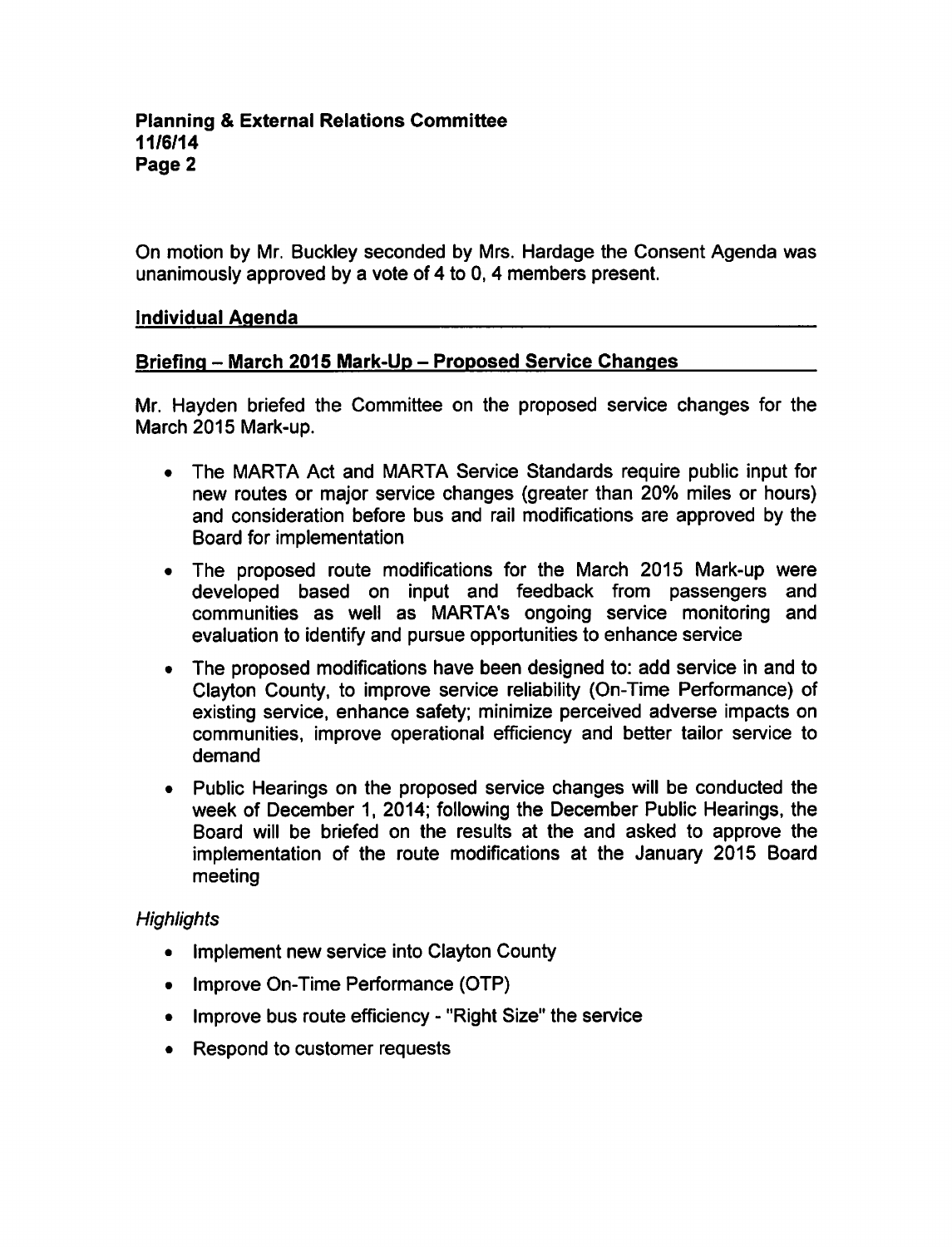### Clayton County Related Modifications and Additions

- Route 15: South DeKalb/Candler Road
	- Route 15 with trips ending at Georgia Perimeter College will be extended south to Forest Parkway in Clayton County
	- $\circ$  This extension will be renamed Route 15 Forest Parkway/South DeKalb/Candler Rd. (trips on Linecrest will remain unchanged)
- Route 55: Jonesboro Rd./Hutchens Rd.
	- Route 55 trips will be extended from Old Conley and Jonesboro Rd. to Forest Parkway in Clayton County
	- $\circ$  This route will be renamed Route 55 Forest Parkway/Jonesboro Rd/Hutchens Rd
- Route 196: College Park/Church/Upper Riverdale/Mt. Zion
	- Route 196 this new route will originate from the MARTA College Park Station and operate via Riverdale to Southlake Mall (terminus)
- Mobility:  $\bullet$ 
	- Implement complementary ADA service for the above new and extended routes to comply with the Americans with Disabilities Act of 1990

### **Other Current Marta Route Modifications**

- Route 1: Centennial Olympic Park/Coronet Way
	- To improve operational efficiency, on-time performance and reduce congestion at Five Points Station this route will terminate at North Avenue Station
- Route 16: Noble
	- To improve operational efficiency, on-time performance and reduce congestion at Five Points Station this route will terminate at Civic Center Station
- Route 74: Flat Shoals
	- This route will be extended to Candler Park and Ember Drive at the request of the public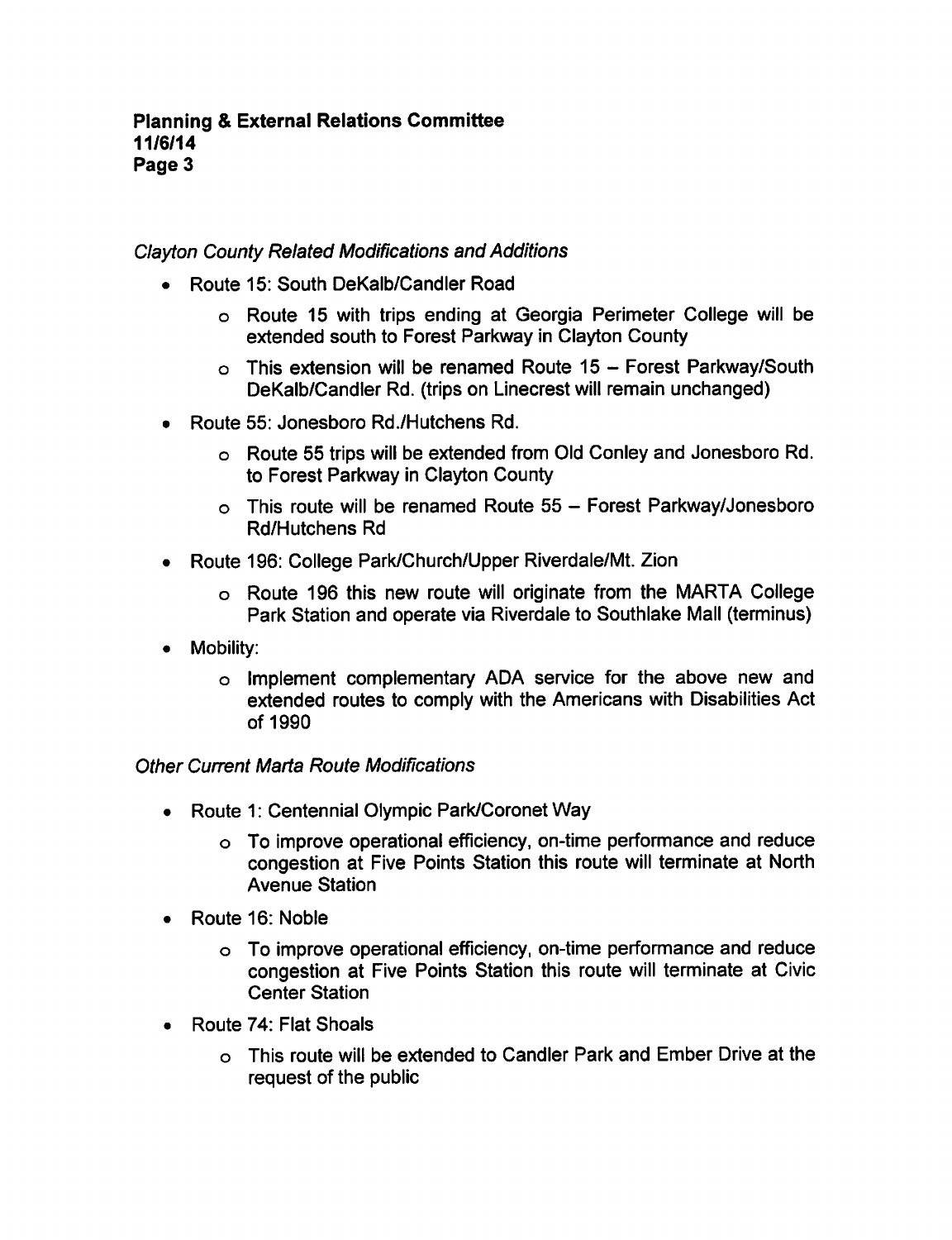- To improve operational efficiency and reduce congestion at Five Points Station this route will also now terminate at King Memorial **Station**
- Route 84: East Point/Camp Creek  $\bullet$ 
	- To address increased ridership on Washington Road to and from East Point Station a short-turn route will be operated from Camp Creek Market Place in order to improve the frequency of trips during the peak periods
	- Certain trips will operate to the Social Security Office on Centre Pkwy.

# **Briefing – Clifton Corridor**

Mrs. Wimberly updated the Committee on the Environmental Review Process of the Clifton Corridor Transit Initiative.

Status Update

- Since last Board Presentation in August 2013
	- Completed Pre-Environmental Preparation (Phase I)
- Refined adopted Locally Preferred Alternative (LPA) to:
	- Meet engineering and environmental constraints
	- Refined costs and ridership
	- o Will be identified as Alternative 1 in Environmental Process
- Identified design options with associated lower costs and higher ridership
- Option 1B
	- At-Grade alignment; no tunnels
	- Goes through heart of Emory Campus
	- Requires use of CSX ROW
	- o Lower in cost than LPA
	- Will now be identified as Alternative
- Option 1C
	- Same as option 1B except: tunnel underneath Emory Campus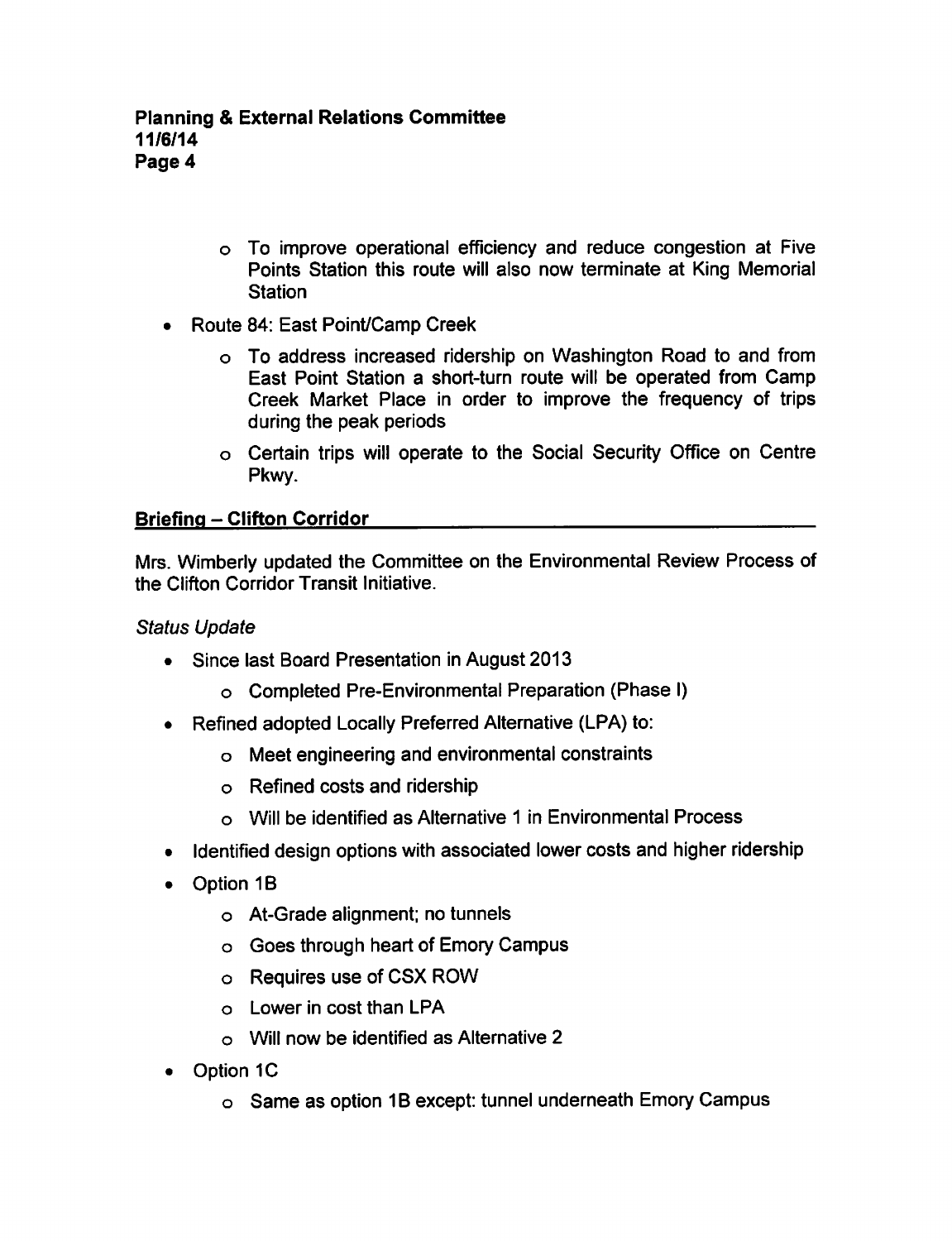- Will now be identified as Design Option
- Option 1D  $\bullet$ 
	- Proposed use of abandoned railroad right-of-way (ROW)
	- No longer an option due to Farmer's Market Expansion
	- Will now be identified as Design Option

# Stakeholder Coordination

- First Touch Stakeholders Briefings
	- Updated all high-level stakeholders on project's status and next steps
	- Reached out to:
		- DeKalb County Commissioners/Staff
		- City of Atlanta Council Members/Staff
		- **E.** Lindbergh LaVista Corridor Coalition
		- **Emory University**
		- DeKalb County Chamber of Commerce
		- City of Decatur
		- DeKalb County Farmer's Market
- CSX Coordination
	- o Initiated discussions about the possibility of sharing ROW on portions of the alignment

# Environmental Review Process

- Notice of Intent issued on October 21  $\bullet$ 
	- Officially begins the NEPA (environmental review) process
- Public Scoping Meetings on December 4 & 9
- Agency Scoping Meeting on December 9
- From February 2015 August 2015 environmental assessments will be conducted
- Completed DEIS expected Fall 2015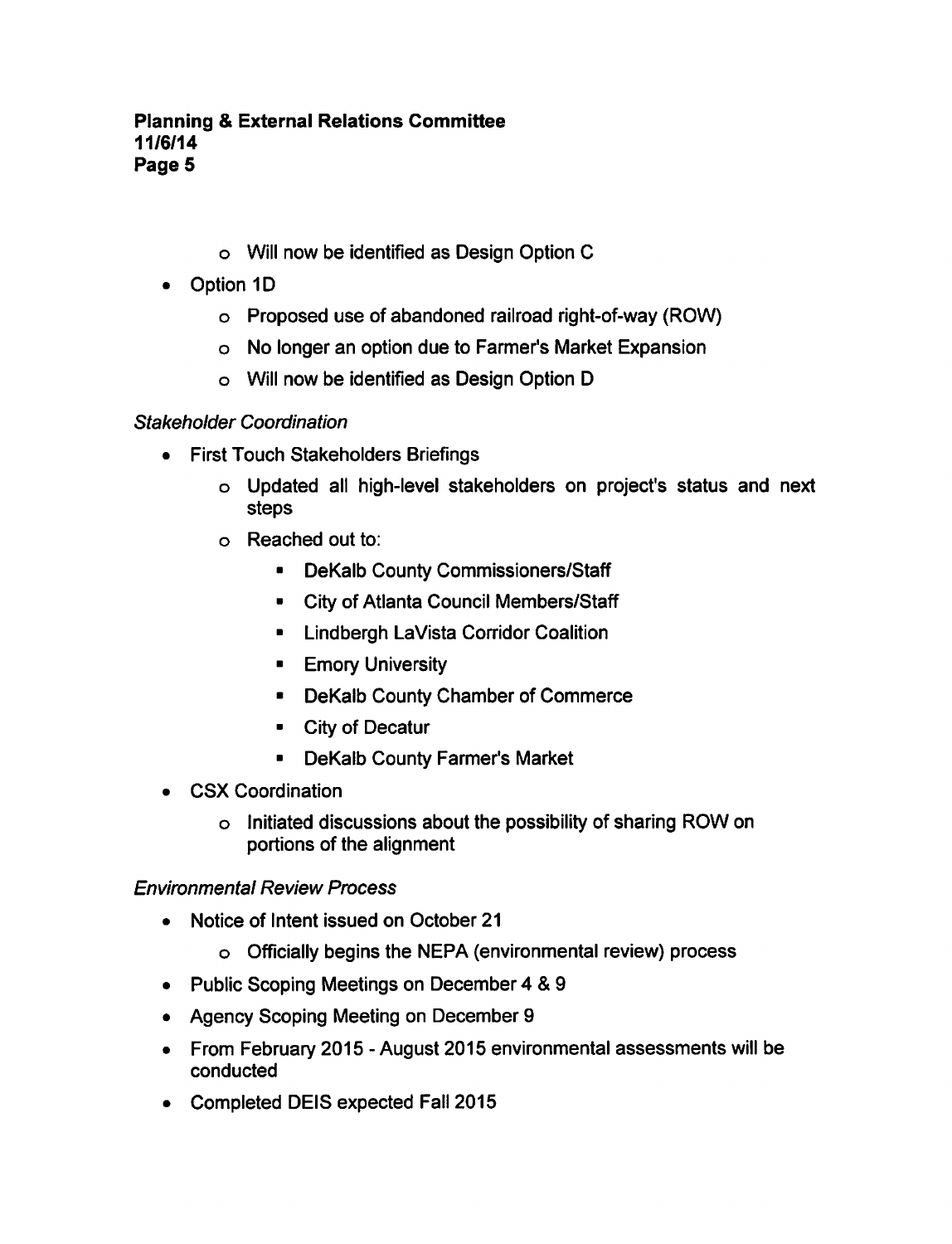- Completed FEIS Record of Decision projected in Late 2016/Early 2017
- Key Considerations
	- o Use of CSX ROW
	- Maintenance facility location
	- Utility reconnaissance
	- Traffic circulation and impacts
	- Property impacts
	- Determine project competitiveness
	- Community Support
	- $\circ$  Finding a champion
	- Financial strategy

Next Steps

- Initiate NEPA scoping and public meetings
- Begin negotiations with CSX on identifying lease or right-of-way purchase agreement for at-grade alignment options
- Identify potential funding sources and financial strategy
- Complete technical studies
- Request entry into Project Development
- Obtain Record of Decision (ROD) by late 2016/early 2017

# Briefing - Market Analysis

Mrs. Jinadu-Wright and Mr. Markenson presented the methodology and findings of the research conducted by WBA Research on the public's perception of MARTA.

# **Overview**

- With a goal of increasing ridership MARTA hired WBA Research to help understand the public's perception of the Authority
	- What do they think of the system?
	- What drives their current mode choice(s)?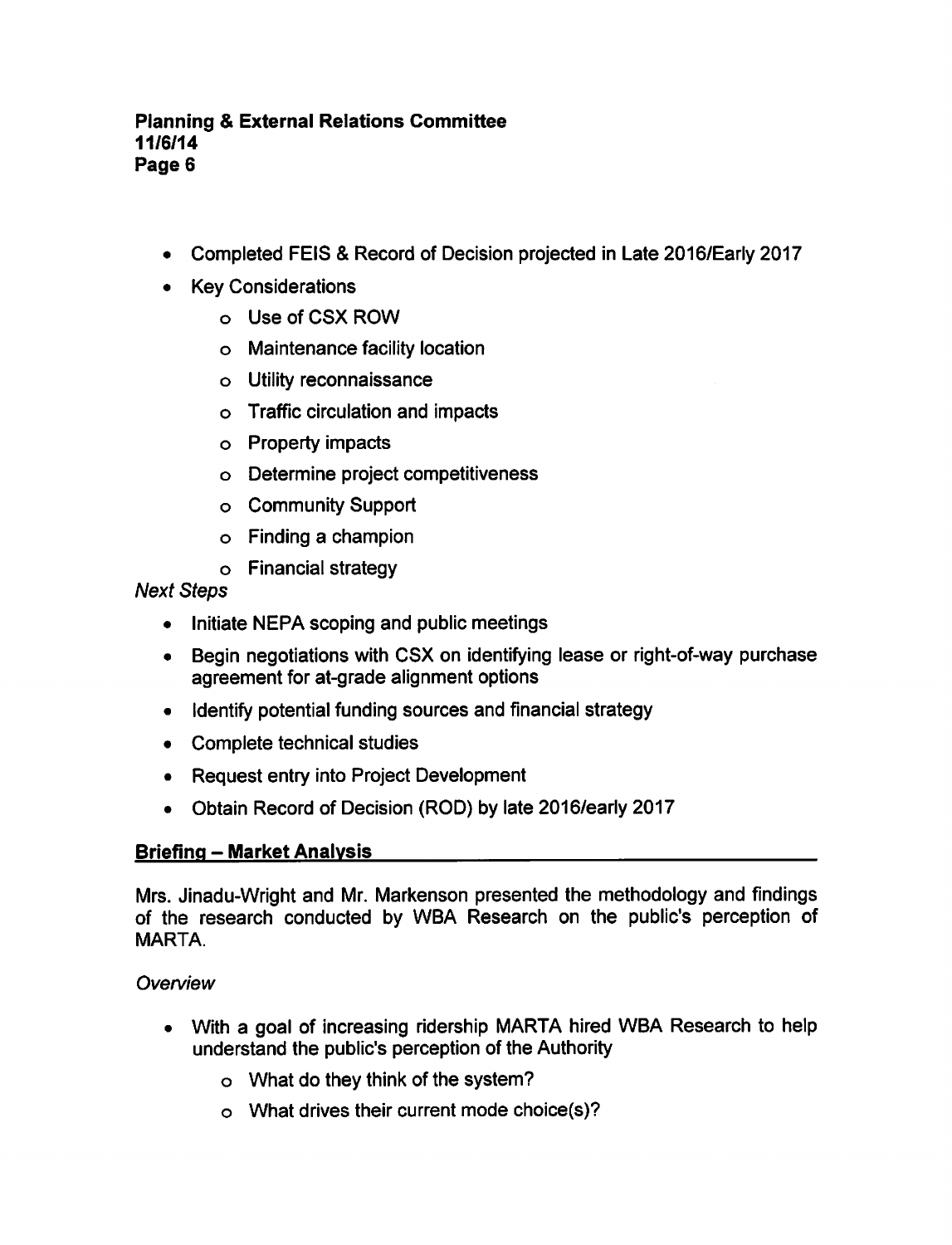- What might make them consider using MARTA or using it more often?
- WBA performed a literature review, conducted stakeholder interviews, focus groups and a quantitative resident survey

# Research Summary

- Stakeholder Interviews
	- November 2013
	- 10 small group discussions
	- Cross section of MARTA departments
- Focus Groups
	- December 2013
	- o 4 groups
		- 2 among riders
		- $\blacksquare$  2 among non-riders
- Quantitative Resident Survey
	- $\circ$  February April 2014
	- 1,001 interviews
		- 500 phone
		- 501 web

### Travel Landscape

- 13% are Frequent/Occasional Users
	- $\circ$  Take at least 5 MARTA Rail or 5 MARTA Bus trips in a typical week
- 30% are Infrequent Users
	- $\circ$  Take at least 1 MARTA trip per month, but less than 5 per week
- 56% are Rare/Non-Users
	- o Take MARTA less than once per month, or not at all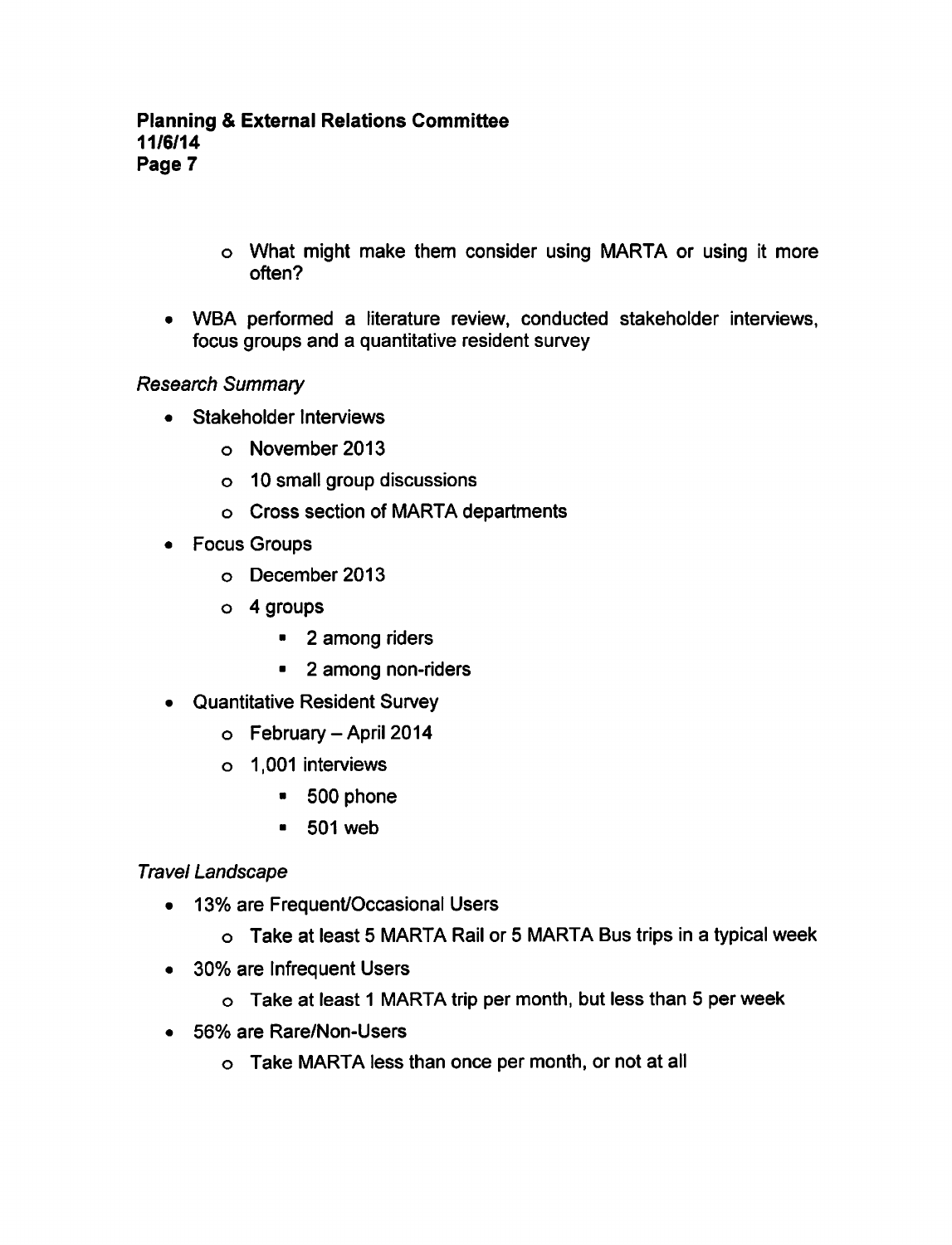### Perceptions of MARTA

- Strengths
	- Cost effective
	- Can be more convenient
	- Less stressful than driving
	- o Free parking
	- Opportunities to multitask
	- Breeze Card is easy to use
- Weaknesses
	- Lack of knowledge of system
	- Perceptions that MARTA is not safe from crime
	- Customer service
	- Frequency of service
	- Connectivity between bus and rail
	- Lack of restrooms
	- Lack of express service

### Key Actionable Takeaways

- Increase Awareness of the System  $\bullet$ 
	- MARTA is not in the transportation mode consideration set for many
	- Many don't know fare or how it is funded
	- Many are unsure if MARTA is available for their commute
- Implement "Rail First" Strategy
	- Industry-wide, people are more receptive towards rail
	- Atlanta residents think more highly of MARTA rail than bus
	- Residents are more likely to consider rail, especially for events
- Push Employer Partnership Program
	- MARTA users are more likely to have subsidized Breeze Cards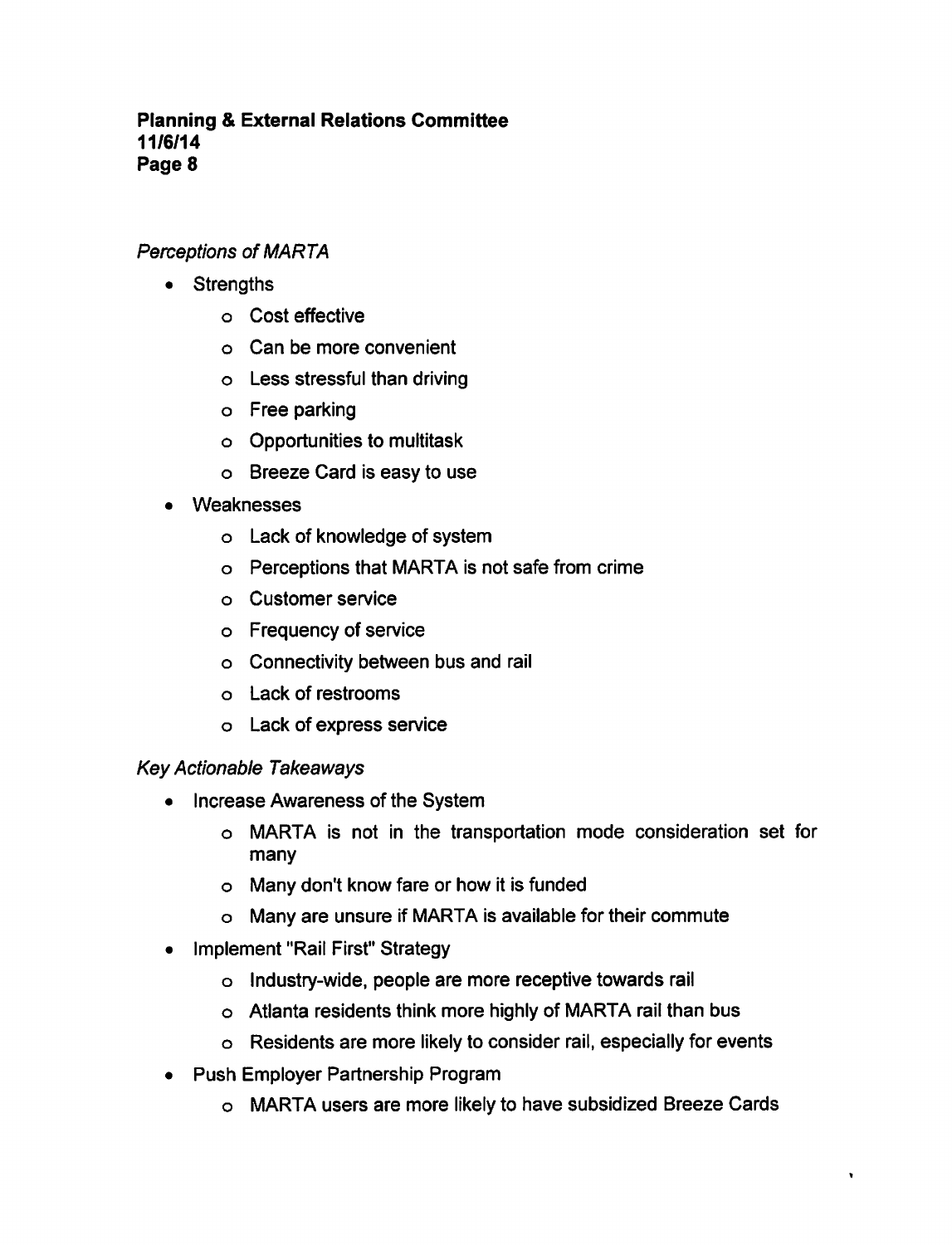- Target employers who have: limited or no free parking, easy access to MARTA Rail stations and middle income (\$30K-\$70K per year) and well-educated employees
- Promote Safety Record
	- Perception that MARTA is not safe from crime
		- Especially bad among rare and non-users
	- o However, MARTA has a strong safety record
	- Communicate safety features, which are unnoticed by non-riders
		- Cameras on vehicles
		- "Ride with Respect" campaign  $\blacksquare$
- Improve Customer Service
	- Poor perception of customer service among most employees
	- Many mentioned that more customer service training is key
	- Concerns about hiring policies, want to see "customer-friendly" hires
	- Better communication to public between bus and rail and during delays is crucial
	- Poor perception of customer service among residents
		- **Lowest among rare and non-users**
	- Improving customer service among front-line employees is key
	- Communicate customer service features
		- MARTA app
		- Options for loading Breeze Cards
- Segmentation Analysis
	- Two step clustering analysis using two sets of basis variables
		- **Mode Usage**
		- Likelihood to use and attitudes toward public transportation
	- o Primary Riders core of MARTA ridership, regular users
	- o Secondary Riders users who could become core riders or nonriders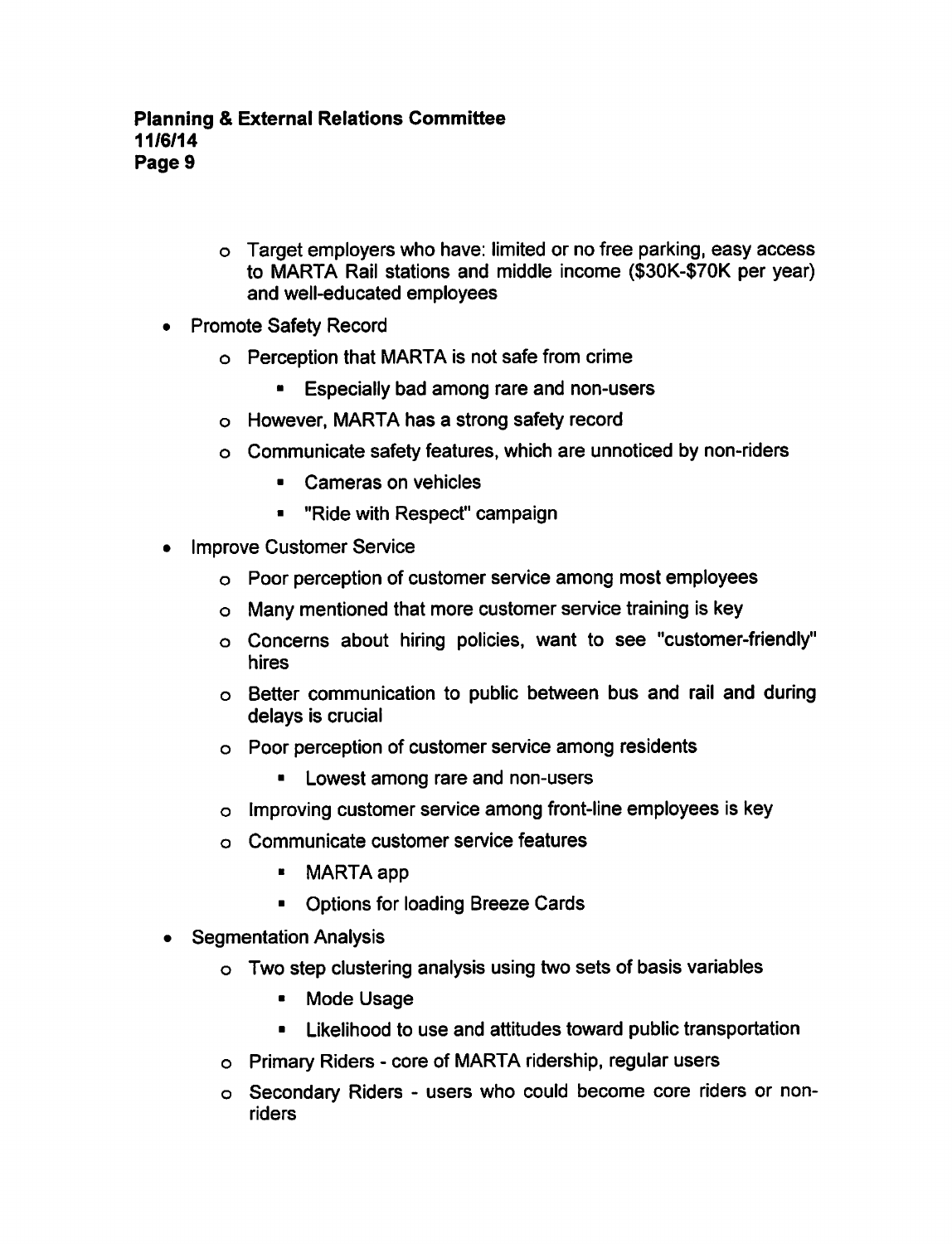- $\circ$  Potential Riders non-riders with potential to use
- $\circ$  No Potentials non-riders with no potential to use

# Next Steps

- Launch an Awareness Campaign in 2015
	- o General awareness: facts & tools
	- $\circ$  Safety record & security enhancements
	- Continued awareness around our Code of Conduct/Ride with Respect
	- o Track work
- Continue to further enhance our trade/strategic marketing partnerships  $\bullet$
- Review Employer Partnership Program:  $\bullet$ 
	- Discount structure
	- Develop more targeted promotions
	- Improve relationships with Program Administrators
	- o Improve simplicity of the Partnership Partner Pages (online administration)
- Human Resources Customer Service Initiative 2015-2016  $\bullet$ 
	- Develop an Employee Engagement Strategy for creating an organizational culture of Customer Focus for both-internal and external customer
	- Update and Revise the Customer Service Impact Training (CSI) for all MARTA employees
	- Mandatory CSI Training for all employees as condition of continued employment

# Briefing - 2015 Legislative Agenda

Ms. Briggins briefed the Committee on the Authority's proposed 2015 Legislative Agenda.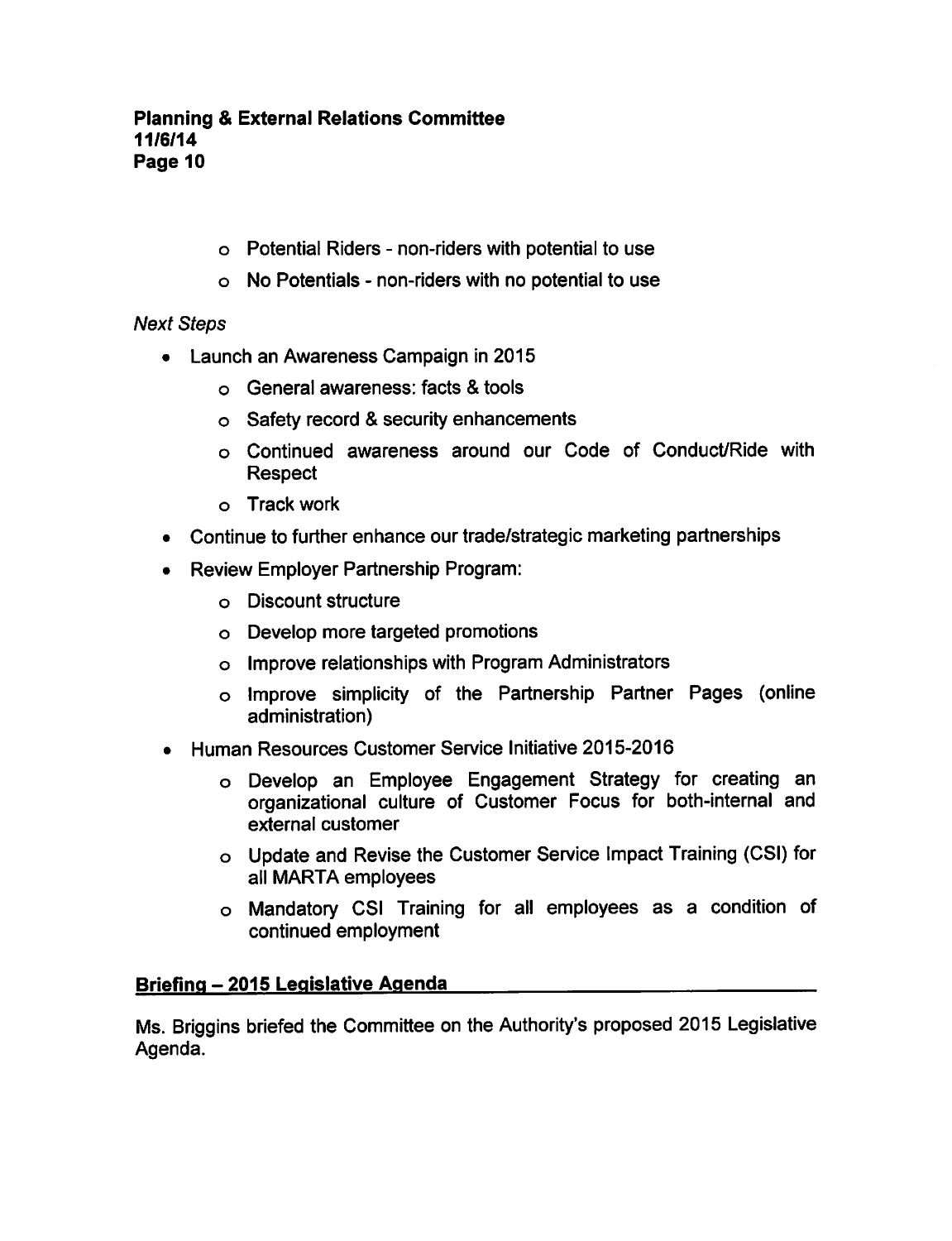### Financial Issues

- Ad Valorem Unintended Consequence Correction
	- o Over the next 5 years, MARTA is projected to lose approximately \$46M in revenue due to HB 386 (2013)  $-$  to recoup these funds, MARTA should be "made whole" by the state prior to residual revenue being dispersed; if not made whole, the loss of this fund stream would reduce MARTA's bonding capacity by in excess of \$500M
- Permanent Elimination of 50/50 Capital/Operating Tax Split
	- The permanent elimination of this mandate would provide MARTA with the fiscal authority to manage the overall organization and the flexibility to respond to changing economic conditions
- Concession Services
	- MARTA Act language clean-up; authorize pilot program and TOD/concessions competitive bidding
- Reduction of 1% Administrative Fee Collected by State
	- $\circ$  Currently, the state charges a 1% administrative fee to collect sales and use taxes in participating jurisdictions; reducing this fee to a percentage that better reflects the actual cost to the state would save MARTA an estimated \$900,500 annually

### Board Considerations

- Reduce Need for Supermajority Vote on Certain Items
	- o Currently, the MARTA Act requires a supermajority vote on the following items:
		- The issuance and sale of revenue bonds or equipment trust certificates
		- **Purchase or lease of any privately owned system of** transportation
		- Contract awards greater than \$200K for construction, alterations, supplies, equipment, repairs, maintenance or services
		- Concession grants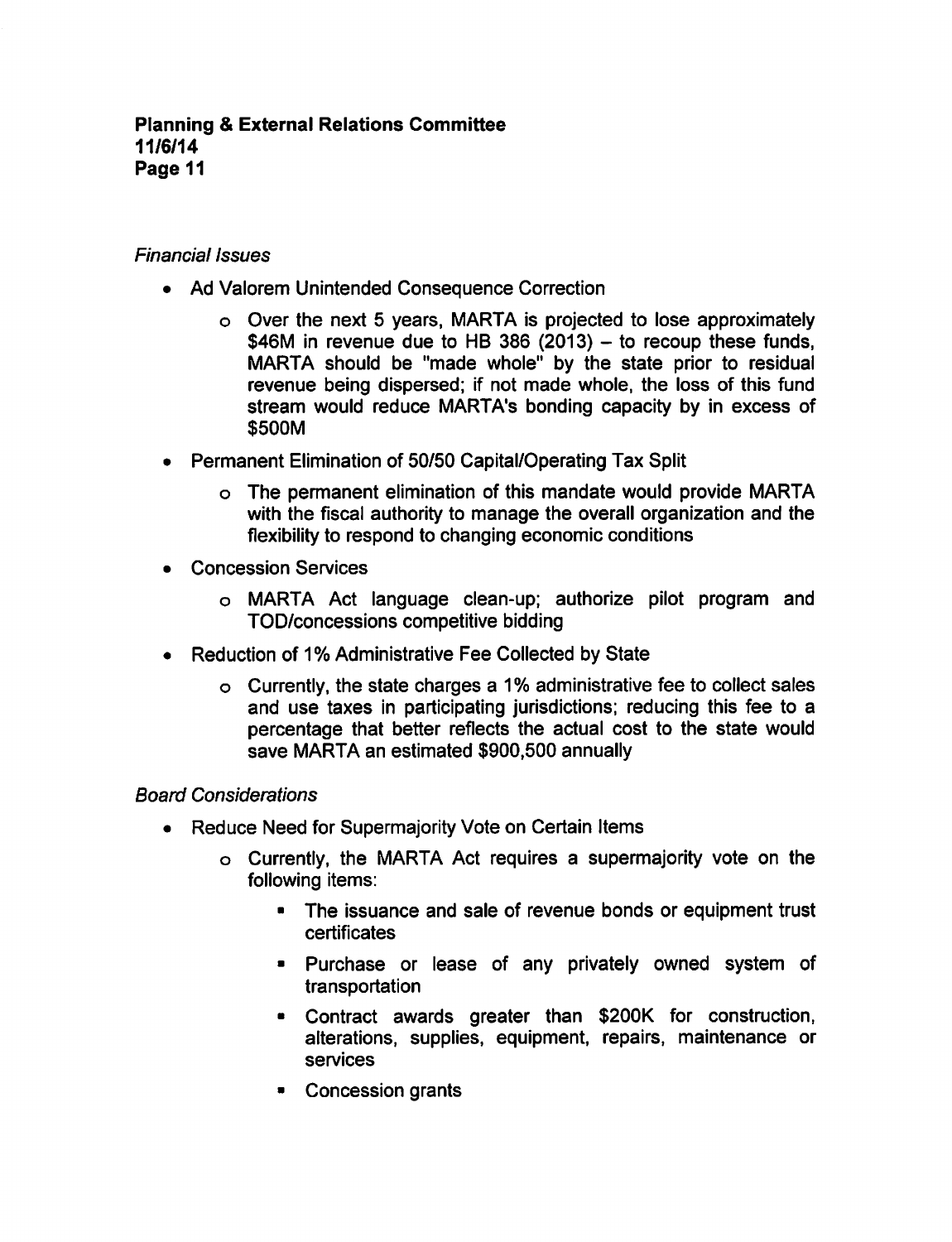- Contracts awarded for Authority-owned property of facility management
- In order to streamline the process, MARTA will propose eliminating the supermajority mandate under these circumstances while mandating it for the following:
	- Hiring of General Managers
	- Hiring of General Counsels  $\blacksquare$
	- Authorization for projects valued at greater than \$100M that are either (A) expansion projects or (B) capital investment projects
- Board Meeting Flexibility
	- MARTA will propose changing the number of annual Board meetings and authorize different meeting formats to provide more flexibility to the Authority's Board meeting process

### MARTA Act Revisions

- Amend Language Pertaining to Sales & Use Tax for Joining System
	- MARTA will propose eliminating the 1/2% option from the MARTA Act language completely, thus eliminating the lower sales and use tax rate option permanently for prospective jurisdictional partners

### Legal Issues

- Sovereign Immunity
	- Grant MARTA the sovereign immunity, with limited waiver, enjoyed by other governmental entities; sovereign immunity helps protect public tax dollars from excessive encroachments and limits the fiscal impact of tort damages awards borne by taxpayers - MARTA is seeking similar immunity levels currently granted to other government entities
- Ride With Respect Fines/Fees
	- MARTA will propose further defining the process and fleshing out  $\circ$ specific details to increase the efficiency and force of enforcement

### **Other Matters**

• Paratransit Trip Shedding  $-$  Medicaid Fix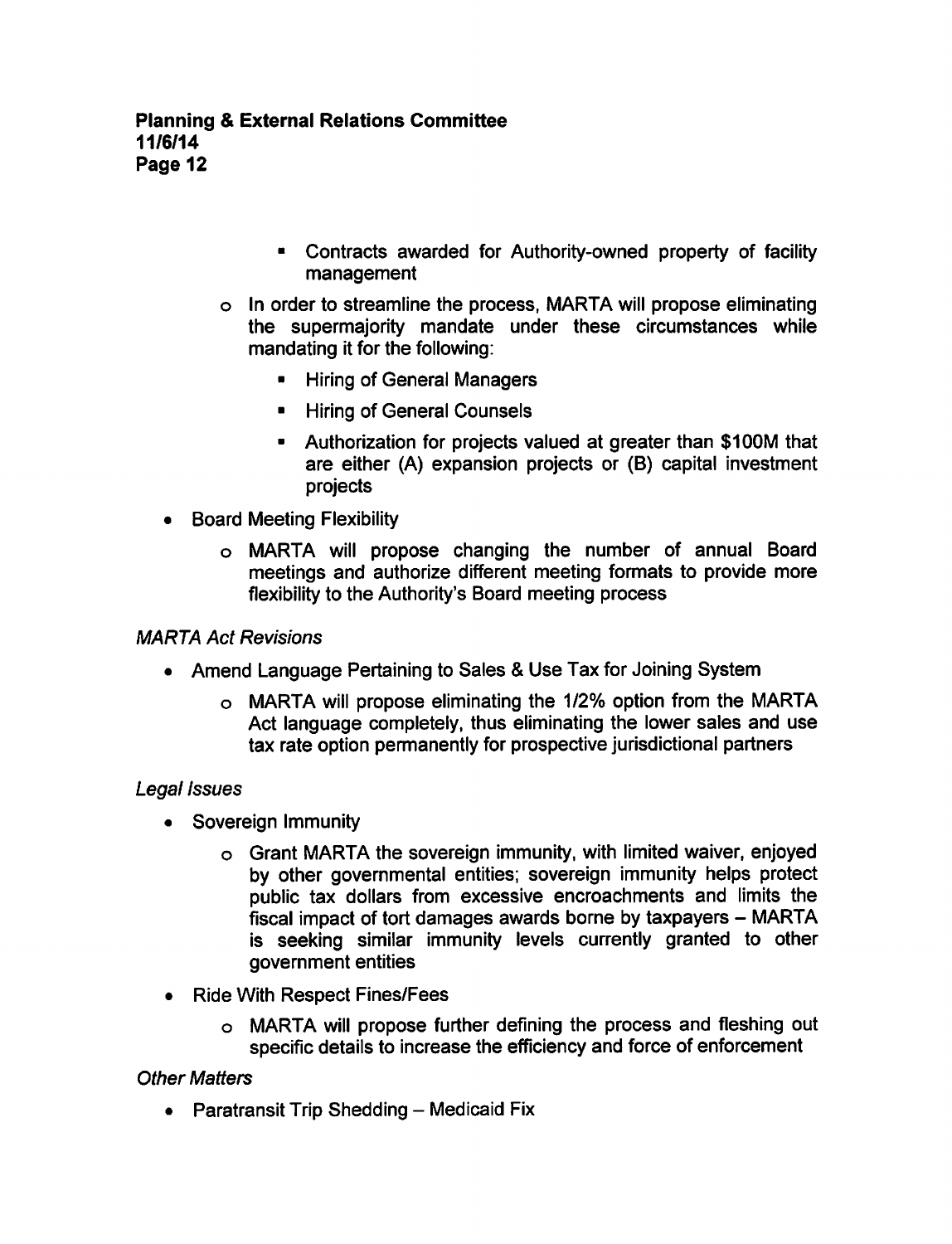- Third-party brokers channel their Medicaid client trips to MARTA Paratransit, which effectively increases their profit margin at the expense of taxpayers
- o A proposed remedy would be to allow public transit providers to substitute Federal ADA paratransit requirements and guidelines, which MARTA and other public transit operators (e.g., CCT, GCT) are legally required to comply with, for the Medicaid transportation service provider provisions

Dr. Edmond said MARTA needs to report what it has been able to do without the restriction.

Ms. Briggins said MARTA will provide that as well as what it can do for the future of the Authority.

### Other Matters

Mrs. McClendon made the following announcements:

- $\triangleright$  ARC's Annual State of the Region Breakfast will be held on November 7<sup>th</sup>
- $\triangleright$  City of Atlanta's Transportation Committee will meet on November 12<sup>th</sup> a request for the 14th Amendment to the RTCAA to add Clayton County is on the agenda; if approved, full Council adoption of the 14th Amendment to the RTCAA will take place at the November 17<sup>th</sup> Atlanta City Council meeting
- MARTA Bus Service will be re-routed to accommodate the Atlanta Track Club Half Marathon on Thanksgiving Day (November  $27<sup>th</sup>$ )

\*\*\*\*\*\*\*\*

Mr. Durrett announced that MARTA received a 2014 PEDS Golden Shoe Award in the category of Pedestrian-Friendly Access for the pedestrian bridge that provides access to the Buckhead MARTA Station to thousands of residents and commuters and is inspiring increased Transit-Oriented Development.